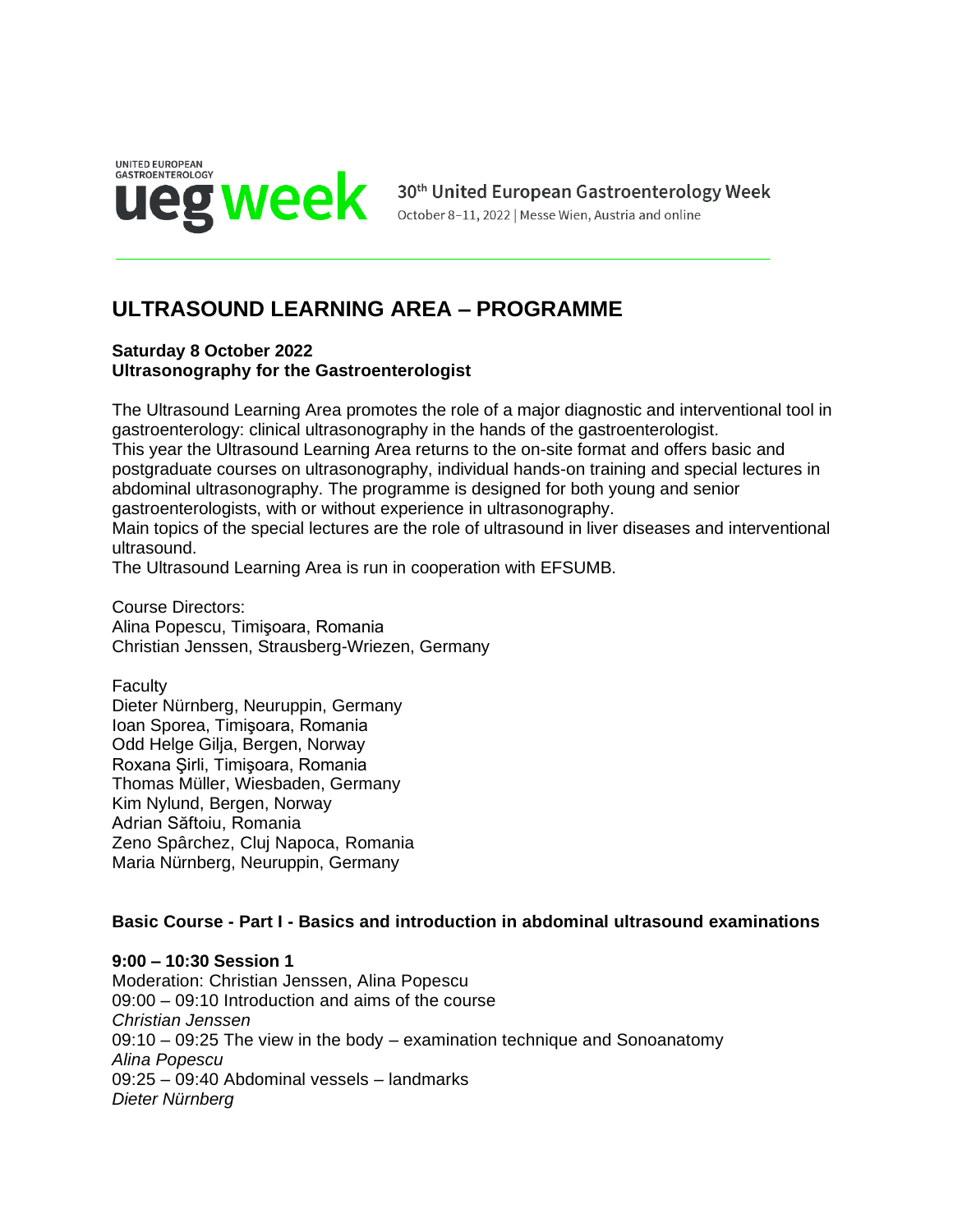09:40 – 09:50 Abdominal ultrasound examination (tips and tricks) – live demonstration *Christian Jenssen* 09:50 – 10:30 Hands-on Training: Focus abdominal vessels *Faculty*

10:30 – 11:00 Coffee break

# **11:00 – 12:30 Session 2**

Moderation: Dieter Nürnberg, Ioan Sporea 11:00 – 11:15 Examination of the liver *Ioan Sporea* 11:15 – 11:30 Examination of the gall bladder and bile ducts *Roxana Şirli* 11:30 – 11:45 Examination of the pancreas *Christian Jenssen*  11:45 – 12:30 Hands-on Training: Focus on liver, biliary system and pancreas *Faculty*

12:30 – 13:30 Lunch break

# **13:30 – 15:00 Session 3**

Moderation: Kim Nylund, Thomas Müller 13:30 – 13:45 How to adjust the ultrasound image and useful artefacts *Christian Jenssen (or Stefan Uebel)* 13:45 – 14:00 Where to check for free fluid and gas in the abdomen? *Thomas Müller* 14:00 – 14:15 Are the other abdominal organs important for the gastroenterologist? How we examine the kidneys, spleen, pelvis *Dieter Nürnberg* 14:15 – 14:30 Ultrasound of the Thorax – what a gastroenterologist should know *Zeno Spârchez* 14:30 – 15:00 Hands-on Training *Faculty* 15:00 – 15:30 Coffee break

# **15**:**30 – 17**:**00 Session 4**

Moderation: Dieter Nürnberg, Alina Popescu 15:30 – 15:50 First look at stomach and bowel – typical positions *Kim Nylund* 15:50 – 16:00 Closing remarks for the first day. Certificates. *Alina Popescu, Dieter Nürnberg* 16:00 – 17:00 Hands-on Training *Faculty*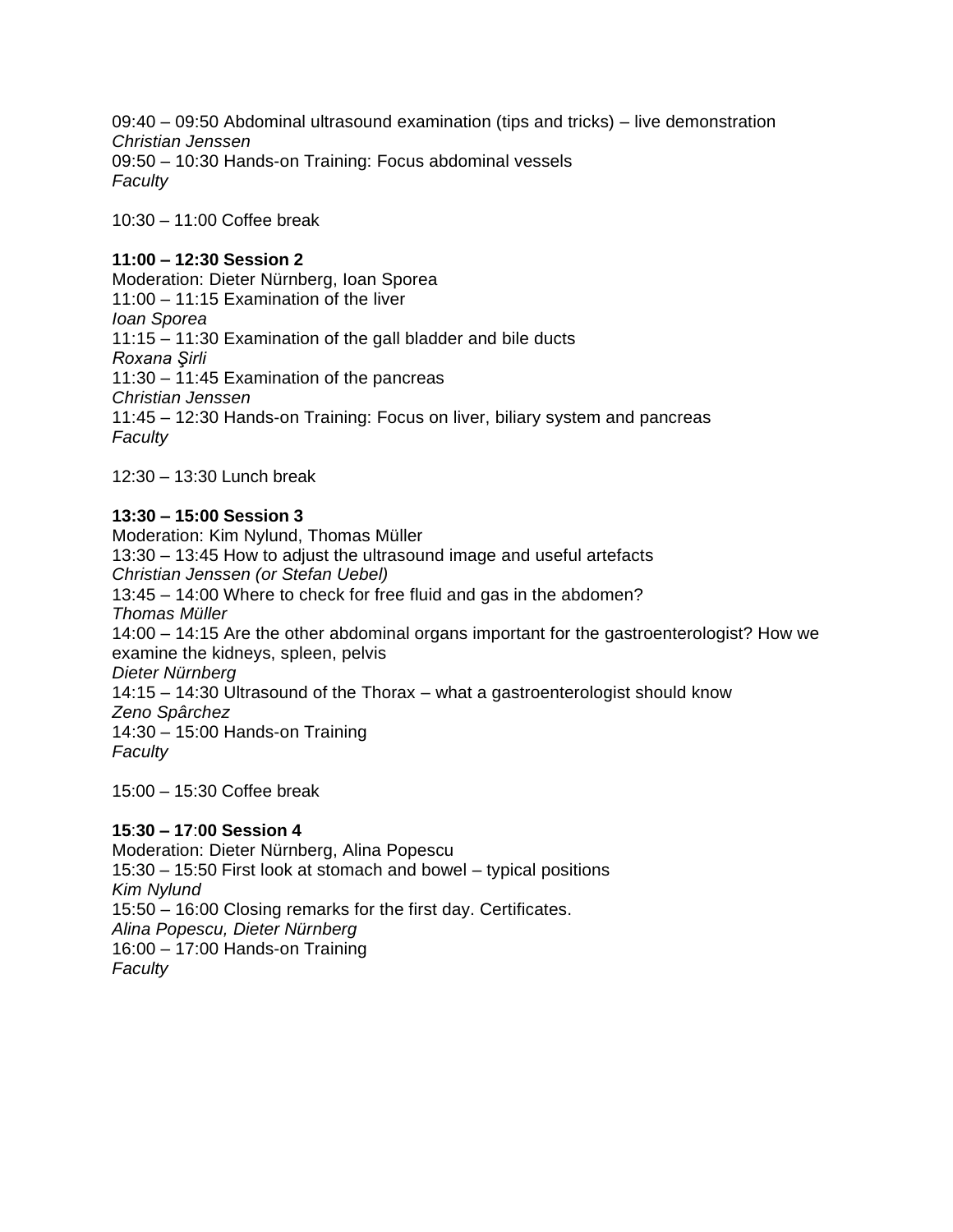#### **Sunday 9 October 2022**

Ultrasonography for the Gastroenterologist

**Advanced Course - Part II - Pathology and special topics in abdominal ultrasound examinations**

#### **8**:**00 – 9**:**30 Session 1: Gallbladder and bile ducts**

Moderation: Christian Jenssen, Thomas Müller 08:00 – 08:05 Introduction and aims of the course *Roxana Şirli* 08:05 – 08:20 Incidental findings *Christian Jenssen* 08:20 – 08:35 Obstructive jaundice: levels and causes of obstruction *Thomas Müller* 08:35 – 08:50 Acute biliary diseases *Roxana Şirli* 08:50 – 09:30 Hands-on Training: Gallbladder and biliary system *Faculty*

9:30 – 10:00 Coffee break

## **10**:**00 – 11**:**30 Session 2: Pancreas**

Moderation: Dieter Nürnberg, Roxana Şirli 10:00 – 10:15 Acute pancreatitis: US-based algorithm, complications *Dieter Nürnberg* 10:15 – 10:30 Chronic pancreatitis: US and EUS *Adrian Săftoiu* 10:30 – 10:45 Pancreatic tumors: diagnosis, staging, resectability *Christian Jenssen* 10:45 – 10:55 Abdominal ultrasound examination (tips and tricks) – live demonstration *Odd Helge Gilja/Thomas Müller/Dieter Nürnberg* 10:55 – 11:30 Hands-on Training: Pancreas and portal system *Faculty*

 $11:30 - 12:00$  Lunch break

#### **12**:**00 – 13**:**00 Session 3: Liver**

Moderation: Ioan Sporea, Alina Popescu 12:00 – 12:15 Parenchymal liver diseases *Ioan Sporea* 12:15 – 12:30 Vascular liver disease; TIPS *Zeno Sparchez* 12:30 – 12:45 Focal liver lesions *Alina Popescu* 12:45 – 13:00 Hands-on Training: Focus on the liver *Faculty*

13.00 – 13.30 Break

13.30 – 14.30 **Opening Plenary Session of UEG Week**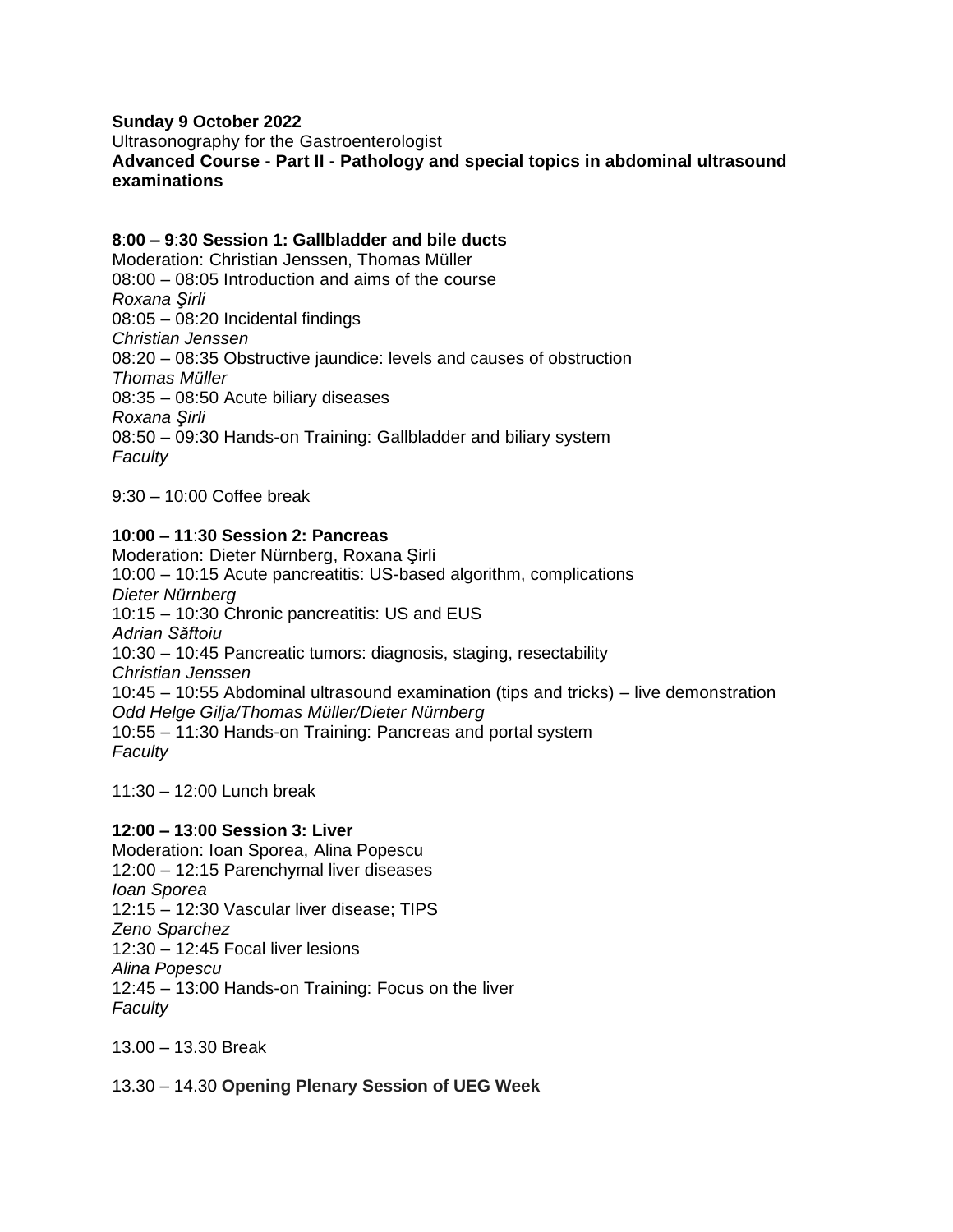14:30 – 15:00 Coffee break

#### **15**:**00 – 16**:**00 Session 4: GI tract**

Moderation: Odd Helge Gilja, Adrian Săftoiu 15:00 – 15:15 Inflammatory bowel diseases *Odd Helge Gilja* 15:15 – 15:30 Non-IBD inflammatory bowel diseases; ischemic colitis *Kim Nylund* 15:30 – 15:45 GI tract tumors: US and EUS *Adrian Săftoiu* 15:45 – 16:00 Hands-on Training: Focus on bowel *Faculty*

16:00 – 16:30 Coffee break

#### **16**:**30 – 17**:**30 Session 5**

Moderation: Christian Jenssen, Dieter Nürnberg 16:30 – 16:55 Interesting cases – (video demonstration) *Faculty* 16:55 – 17:00 Closing remarks, certificates *Christian Jenssen, Dieter Nürnberg* 17:00 – 17:30 Hands-on Training *Faculty*

## **Monday 10 October 2022**

## **8**:**00 – 9**:**00 Session 1**

Hands-on Training *Faculty*

9:00 – 9:30 Coffee break

# **9**:**30 – 10**:**30 Session 2**

Hands-on Training *Faculty*

10:30 – 11:00 Coffee break

#### **11**:**00 – 12**:**00 Session 3**

Hands-on Training *Faculty*

12:00 – 14:00 – Lunch break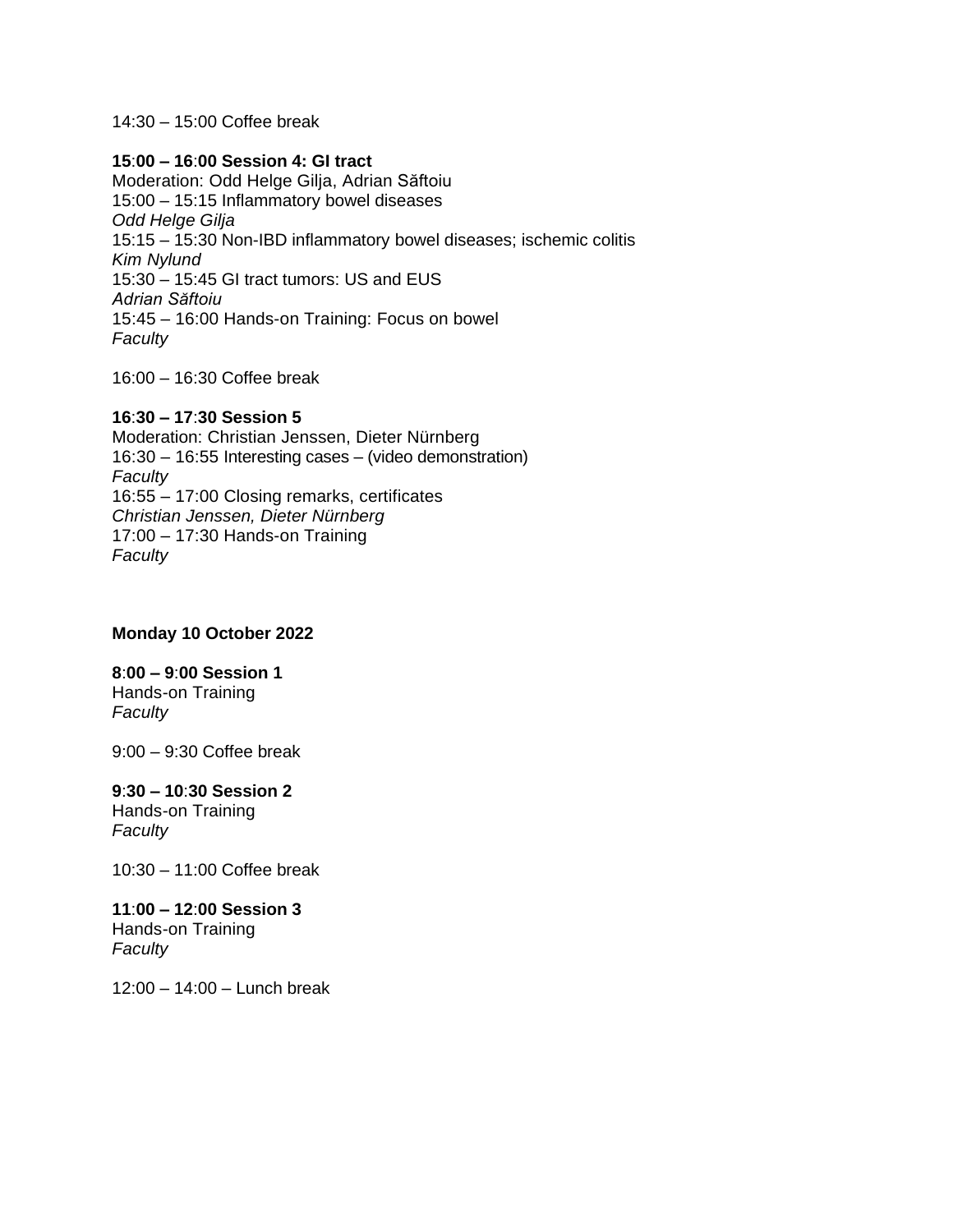#### **13**:**00 – 15**:**00 Lunch Session**

#### **Part III – Noon Lectures**

**Multiparametric ultrasound of the liver** Moderation: Ioan Sporea, Christian Jenssen

13:00 – 13:20 Ultrasound based techniques for the evaluation of liver steatosis *Ioan Sporea, Romania*

13:20 – 13:40 Ultrasound based techniques for the evaluation of liver fibrosis *Alina Popescu, Romania*

13.40 – 14.00 Ultrasound based techniques for the evaluation of portal hypertension *Dieter Nürnberg, Germany*

14.00 – 14.20 US-guided biopsy in parenchymal liver disease and focal liver lesions *Thomas Müller, Germany*

14.20 – 14.40 Contrast enhanced ultrasound for the evaluation of focal liver lesions *Odd Helge Gilja, Norway (or Christian Jenssen, Germany)*

14.40 – 15.00 New developments in liver ultrasound: fusion, artificial intelligence *Adrian Săftoiu, Romania*

15:00 – 15:30 Coffee break

## **15**:**30 – 16**:**30 Session 4**

Hands-on Training *Faculty*

16:30 – 17:00 Coffee break

#### **17**:**00 – 18**:**00 Session 5**

Hands-on Training *Faculty*

**Tuesday 11 October 2022 8**:**00 – 9**:**00 Session 1** Hands-on Training *Faculty*

9:00 – 9:30 Coffee break

#### **9**:**30 – 10**:**30 Session 2**

Hands-on Training *Faculty*

10:30 – 11:00 Coffee break

#### **11**:**00 – 12**:**00 Session 3** Hands-on Training

*Faculty*

12:00 – 14:00 – Lunch break

**13**:**00 – 15**:**00 Lunch session**